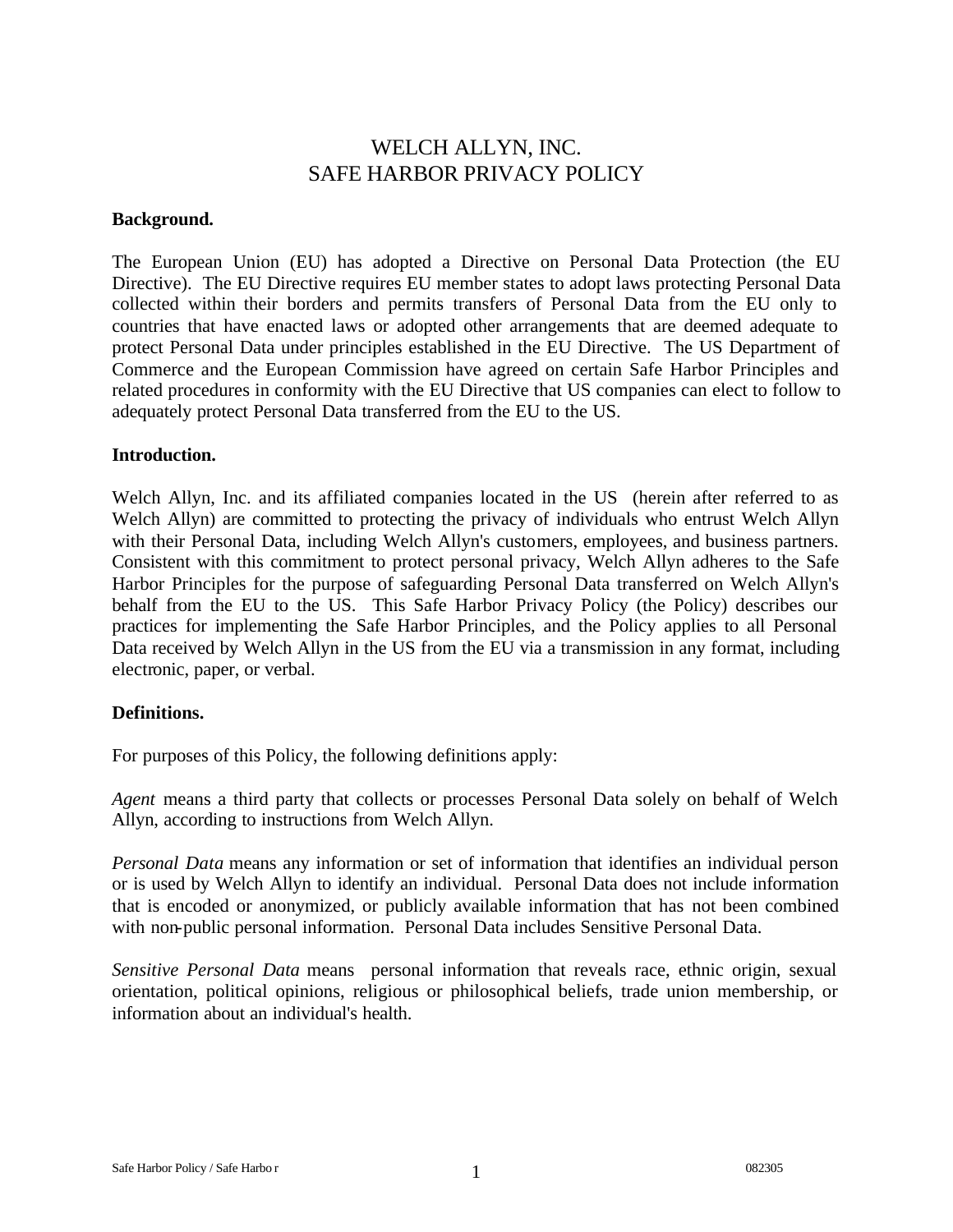# **Privacy Principles.**

Welch Allyn has implemented the privacy principles and practices set forth in this Policy to comply with the Safe Harbor Principles.

# **Notice.**

If Welch Allyn collects Personal Data directly from individuals in the EU, it will furnish them with a notice informing them of: a) the purposes for which it collects and uses their Personal Data, b) a description of any third parties, other than Welch Allyn's Agents, to which their Personal Data may be disclosed or transferred, and c) their right to exercise the opt-out choice for Personal Data or the opt-in choice for Sensitive Personal Data which are described in the next section of this Policy (the Notice). The Notice will be provided to individuals in clear and conspicuous language when Personal Data is first collected from them, or as soon thereafter as practicable.

Before Welch Allyn uses Personal Data for a purpose not identified in the original Notice, or transfers Personal Data to a non-Agent third party not identified in the original Notice, it will furnish individuals with another Notice identifying the proposed new use or transfer of Personal Data, and obtain their permission for the new use or transfer via the opt-out choice for Personal Data or the opt-in choice for Sensitive Personal Data.

If Welch Allyn receives Personal Data from a third party entity located in the EU, including a Welch Allyn affiliate, Welch Allyn will: a) adhere to the classification of the Personal Data as ordinary Personal Data or Sensitive Personal Data that was made by the EU-based entity that collected the Personal Data, and b) use and transfer the Personal Data only in accordance with the Notice provided by the EU-based entity and the opt-out or opt-in choices made by the individuals to whom the Personal Data pertains.

# **Choice Regarding Use and Transfer of Personal Data.**

Welch Allyn will offer individuals, via the Notice, the opportunity to exercise an opt-out choice regarding ordinary Personal Data. If the opt-out choice is exercised, it will prohibit Welch Allyn from: a) transferring or disclosing an individual's ordinary Personal Data to any non-Agent third party described in the Notice, or b) using an individual's ordinary Personal Data for any general or specific purpose described in the Notice that is not essential to performing a transaction with Welch Allyn. If the opt-out choice is not exercised, Welch Allyn will have the right to use the ordinary Personal Data for the general or specific purposes described in the Notice and to transfer the ordinary Personal Data to any non-Agent third parties described in the Notice.

Welch Allyn will offer individuals, via the Notice, the opportunity to exercise an opt-in choice regarding Sensitive Personal Data. If the opt-in choice is exercised, it will affirmatively grant Welch Allyn the right to: a) use an individual's Sensitive Personal Data for the specific purpose described in the Notice, and b) transfer or disclose an individual's Sensitive Personal Data to the non-Agent third party identified in the Notice. If the opt-in choice is not exercised, Welch Allyn will not have the right to use the Sensitive Personal Data for the specific purpose described in the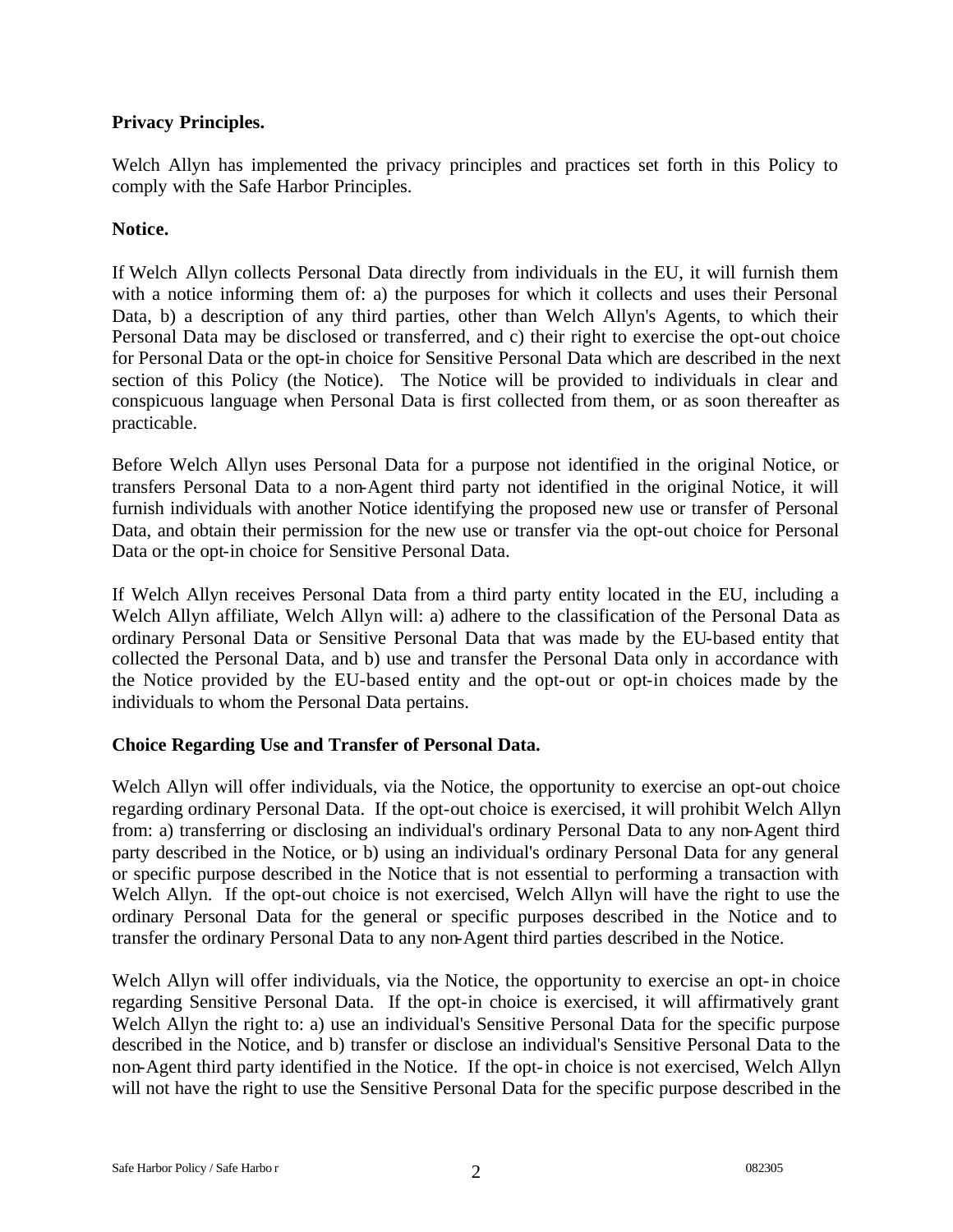Notice nor to transfer the Sensitive Personal Data to the non-Agent third party described in the Notice.

Welch Allyn will provide individuals with reasonable methods to exercise the opt-in choices and opt-out choices.

# **Transfers Of Personal Data To Agents.**

Welch Allyn may transfer and disclose Personal Data to Welch Allyn's Agents without furnishing Notice and the opt-out and opt-in choices to individuals. Welch Allyn will obtain assurances from its Agents that they will process and safeguard Personal Data in a manner that is consistent with the Safe Harbor Principles. Such assurances include: a) a contract between Welch Allyn and the Agent obligating the Agent to process Personal Data in accordance with the Safe Harbor Principles, b) verifying that the Agent has certified to the US Department of commerce its conformity to the Safe Harbor Principles, or c) verifying that the Agent is subject to the laws of a jurisdiction that meet the requirements of the EU Directive. If Welch Allyn becomes aware that its Agent is using or disclosing Personal Data in a manner contrary to the Safe Harbor Principles, Welch Allyn will take reasonable action to stop the inappropriate use or disclosure.

## **Access To And Integrity of Personal Data.**

Welch Allyn will use and process Personal Data only in ways that are compatible with the purposes for which it was collected from individuals and consistent with the Notice and opt-out or opt-in choices exercised by the individuals from whom the Personal Data was collected. Welch Allyn will take reasonable steps to ensure that Personal Data is accurate, complete, current, and reliable for use to achieve the purposes for which the Personal Data was collected. Upon request, Welch Allyn will permit individuals to access or review their Personal Data that is in the possession or control of Welch Allyn. Welch Allyn will also take reasonable action to permit individuals to make corrections, additions, or deletions of their Personal Data if it is demonstrated to be inaccurate or incomplete.

## **Security.**

Welch Allyn will take reasonable precautions to protect Personal Data in its possession from loss, misuse and unauthorized access, disclosure, alteration and destruction.

## **Limitation On Application Of This Policy.**

Welch Allyn's adherence to these Safe Harbor Principles may be limited: a) to the extent required to respond to a legal or ethical obligation, and b) to the extent expressly permitted by an applicable law, rule or regulation.